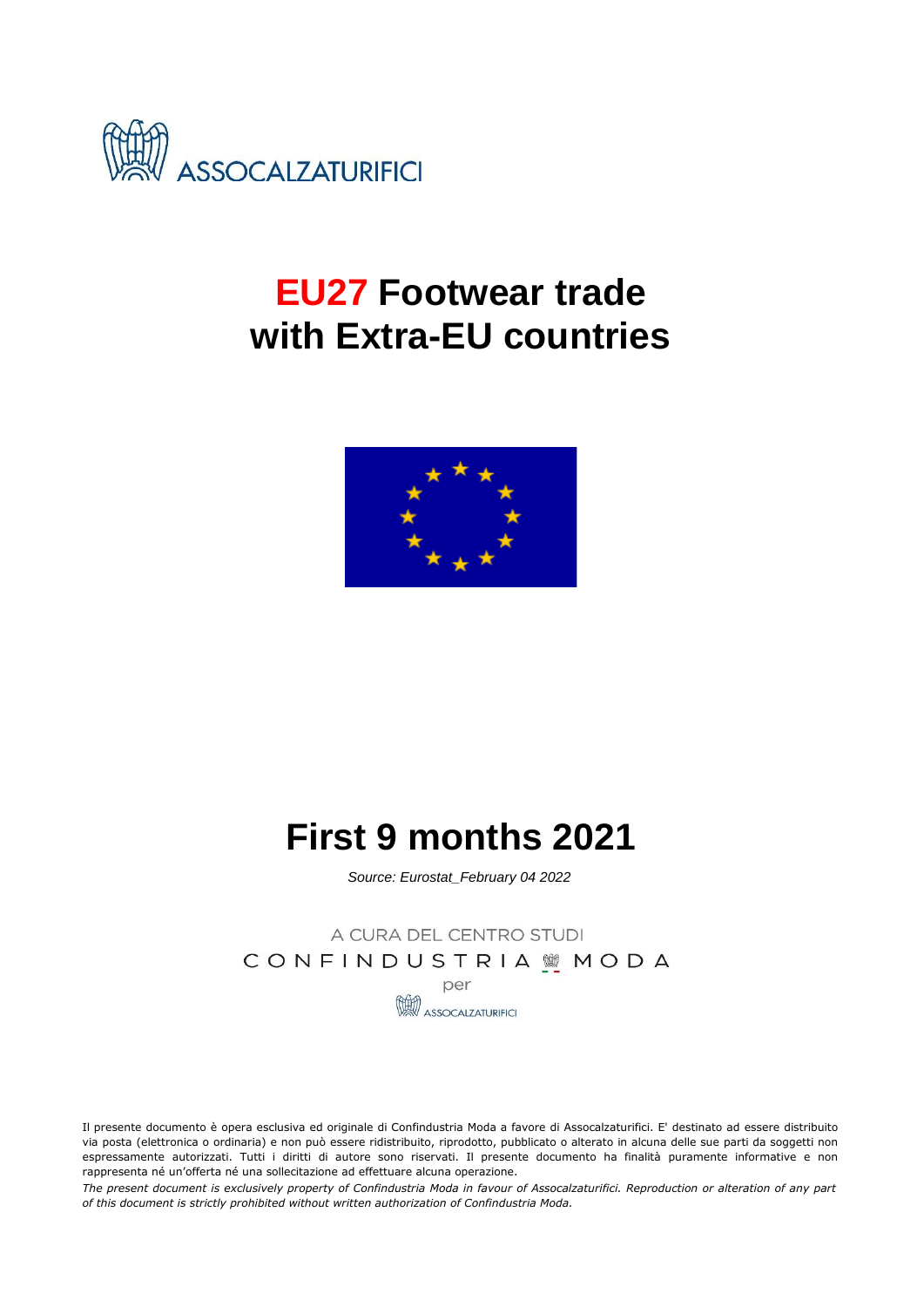#### **Period: January-September Years 2008-2021**

#### **Historical trend**

#### **EU27 exports of footwear to Third Countries**

|                |                 |               | Average |         | % Var.       |             |
|----------------|-----------------|---------------|---------|---------|--------------|-------------|
| First 9 months | <b>Pairs</b>    | Value         | price   |         |              |             |
|                | <b>Millions</b> | Million $\in$ | (Euro)  | Qty     | <b>Value</b> | <b>A.P.</b> |
| 2008           | 188,0           | 5.187,08      | 27,59   |         |              |             |
| '09            | 165, 8          | 4.349,00      | 26,23   | $-11,8$ | $-16,2$      | $-4,9$      |
| '10            | 181,4           | 4.785,35      | 26,38   | 9,4     | 10,0         | 0,6         |
| '11            | 204,3           | 5.755,03      | 28,17   | 12,6    | 20,3         | 6,8         |
| 12             | 220,3           | 6.586,79      | 29,89   | 7,9     | 14,5         | 6,1         |
| 13             | 235,3           | 7.189,26      | 30,56   | 6,8     | 9,1          | 2,2         |
| '14            | 243,7           | 7.568,35      | 31,05   | 3,6     | 5,3          | 1,6         |
| 115            | 238,2           | 7.909,48      | 33,21   | $-2,3$  | 4,5          | 6,9         |
| '16            | 245,4           | 8.351,92      | 34,03   | 3,0     | 5,6          | 2,5         |
| 17             | 266,0           | 9.353,38      | 35,16   | 8,4     | 12,0         | 3,3         |
| 18             | 276,6           | 9.701,74      | 35,07   | 4,0     | 3,7          | $-0,3$      |
| '19            | 267,1           | 10.504,48     | 39,32   | $-3,4$  | 8,3          | 12,1        |
| 20             | 217,7           | 8.797,15      | 40,41   | $-18,5$ | $-16,3$      | 2,8         |
| 2021           | 203,9           | 9.125,57      | 44,75   | $-6,3$  | 3,7          | 10,7        |



#### **Historical trend EU27 imports of footwear from Third Countries**

| First 9 months | <b>Pairs</b>    | Value              | Average<br>price |         | % Var.  |        |  |  |  |
|----------------|-----------------|--------------------|------------------|---------|---------|--------|--|--|--|
|                | <b>Millions</b> | Million $\epsilon$ | (Euro)           | Qty     | Value   | A.P.   |  |  |  |
| 2008           | 1.762,8         | 8.392,79           | 4,76             |         |         |        |  |  |  |
| '09            | 1.580,7         | 8.482,67           | 5,37             | $-10,3$ | 1,1     | 12,7   |  |  |  |
| '10            | 1.782,5         | 9.644,09           | 5,41             | 12,8    | 13,7    | 0,8    |  |  |  |
| '11            | 1.863,9         | 10.209,42          | 5,48             | 4,6     | 5,9     | 1,2    |  |  |  |
| '12            | 1.626,3         | 10.493,96          | 6,45             | $-12,7$ | 2,8     | 17,8   |  |  |  |
| 13             | 1.674,9         | 10.583,72          | 6,32             | 3,0     | 0,9     | $-2,1$ |  |  |  |
| '14            | 1.823,5         | 11.736,37          | 6,44             | 8,9     | 10,9    | 1,9    |  |  |  |
| '15            | 1.682,2         | 13.648,25          | 8,11             | $-7,8$  | 16,3    | 26,1   |  |  |  |
| '16            | 1.655,7         | 13.943,87          | 8,42             | $-1,6$  | 2,2     | 3,8    |  |  |  |
| 17             | 1.718,5         | 14.783,72          | 8,60             | 3,8     | 6,0     | 2,2    |  |  |  |
| '18            | 1.884,7         | 14.620,81          | 7,76             | 9,7     | $-1,1$  | $-9,8$ |  |  |  |
| '19            | 1.852,7         | 15.585,07          | 8,41             | $-1,7$  | 6,6     | 8,4    |  |  |  |
| 20             | 1.454,8         | 13.247,51          | 9,11             | $-21,5$ | $-15,0$ | 8,2    |  |  |  |
| 2021           | 1.394,2         | 12.422,07          | 8,91             | $-4,2$  | $-6,2$  | $-2,2$ |  |  |  |

Source: Eurostat - February 04 2022, Confindustria Moda elaboration

European Union is considered post Brexit, without UK.

Tables include all 27 EU Member States, no matter when they joined the EU.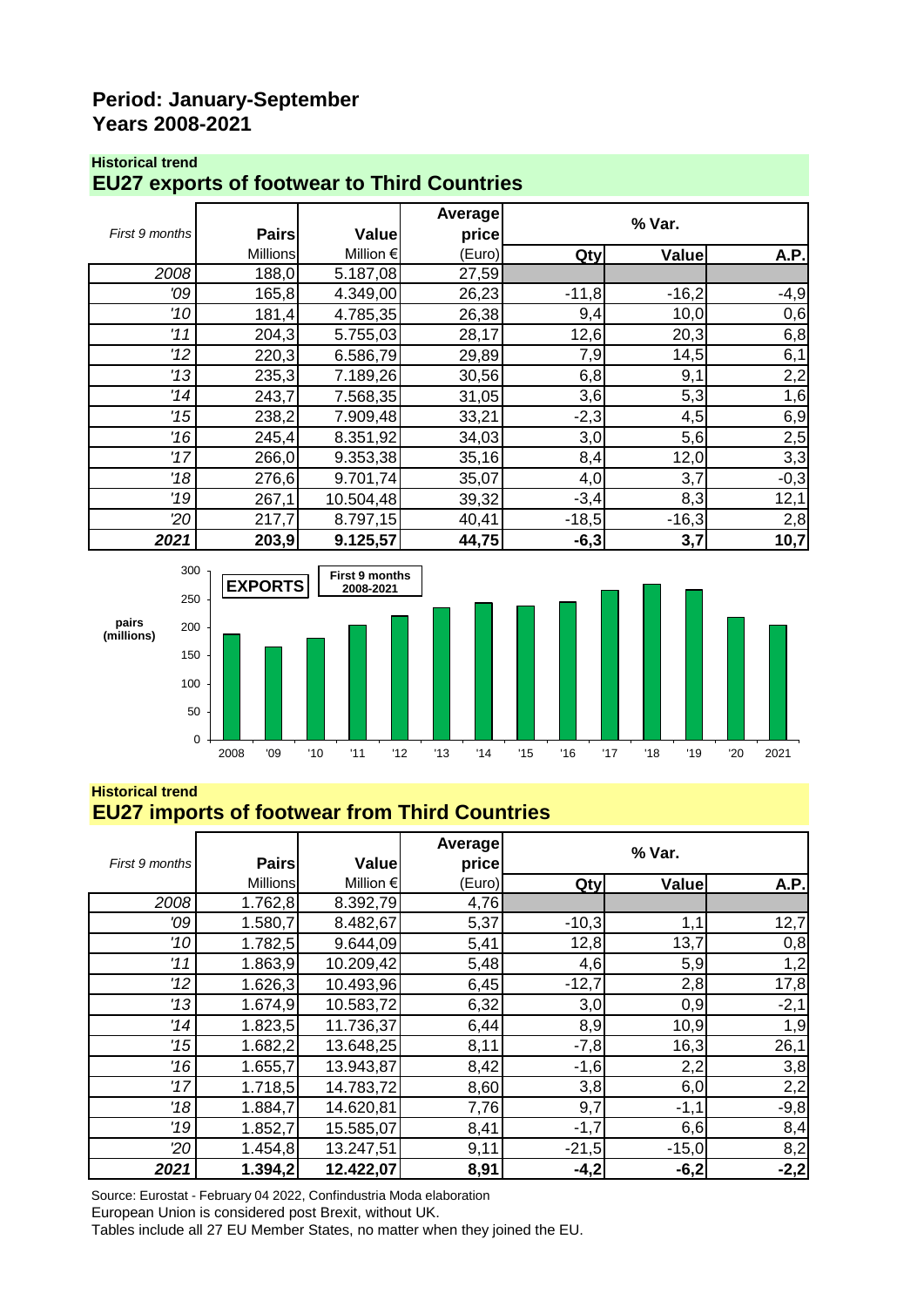## **EXPORTS to EXTRA EU27 by EU member EXTRA EU First 9 months 2021**



|                                 |             | January-September 2021     |                   |             | January-September 2020     |                   |                  | % variation 2021 vs 2020 |                  |                       | January-September 2019 |            |         |                  | % variation 2021 vs |
|---------------------------------|-------------|----------------------------|-------------------|-------------|----------------------------|-------------------|------------------|--------------------------|------------------|-----------------------|------------------------|------------|---------|------------------|---------------------|
|                                 |             | <b>VALUE</b>               |                   |             | <b>VALUE</b>               |                   |                  |                          |                  |                       | <b>VALUE</b>           |            |         | 2019 (pre-Covid) |                     |
|                                 |             | <b>PAIRS</b> Million Euros | A.P. $(\epsilon)$ |             | <b>PAIRS</b> Million Euros | A.P. $(\epsilon)$ | qty              | val                      | a.p.             | <b>PAIRS</b>          | <b>Million Euros</b>   | A.P. $(E)$ | aty     | val              | a.p.                |
| <b>AUSTRIA</b>                  | 1.961.439   | 102.91                     | 52,47             | 1.823.461   | 89,96                      | 49,34             | 7.6              | 14.4                     | 6,3              | 2.740.122             | 119,12                 | 43,47      | $-28.4$ | $-13,6$          | 20,7                |
| <b>BELGIUM</b>                  | 6.382.437   | 152,80                     | 23,94             | 31.196.166  | 913.78                     | 29,29             | $-79,5$          | $-83.3$                  | $-18,3$          | 34.557.572            | 905.06                 | 26.19      | $-81.5$ | $-83.1$          | $-8,6$              |
| <b>BULGARIA</b>                 | 509.617     | 6.17                       | 12,10             | 426.518     | 9,27                       | 21,74             | 19,5             | $-33.5$                  | $-44,3$          | 728.267               | 7.22                   | 9.92       | $-30.0$ | $-14.6$          | 22,0                |
| <b>CYPRUS</b>                   | 41.768      | 1.48                       | 35,45             | 7.571       | 1,32                       | 173,84            | 451.7            | 12,5                     | $-79,6$          | 14.292                | 1.55                   | 108.56     | 192.2   | $-4.6$           | $-67,3$             |
| <b>CZECH REPUBLIC</b>           | 1.856.348   | 44.06                      | 23,73             | 4.263.764   | 87,51                      | 20,52             | $-56,5$          | $-49.7$                  | 15,6             | 3.689.050             | 68.02                  | 18,44      | $-49,7$ | $-35,2$          | 28,7                |
| <b>GERMANY</b>                  | 46.222.102  | 1.689.48                   | 36,55             | 37.775.100  | 1.440.34                   | 38,13             | 22,4             | 17.3                     | $-4.1$           | 47.761.480            | .667,38                | 34,91      | $-3,2$  | 1,3              | 4,7                 |
| <b>DENMARK</b>                  | 1.718.371   | 63,03                      | 36,68             | 2.079.527   | 63,85                      | 30,70             | $-17,4$          | $-1,3$                   | 19,5             | 2.381.778             | 71.72                  | 30,11      | $-27,9$ | $-12.1$          | 21,8                |
| <b>ESTONIA</b>                  | 111.656     | 5.08                       | 45,46             | 154.683     | 5.25                       | 33,94             | $-27,8$          | $-3,3$                   | 33,9             | 186.990               | 7.45                   | 39.83      | $-40.3$ | $-31,8$          | 14,1                |
| <b>SPAIN</b>                    | 29.046.248  | 623,15                     | 21,45             | 26.923.159  | $\overline{542,20}$        | 20,14             | 7,9              | 14,9                     | 6,5              | 37.761.599            | 731,67                 | 19,38      | $-23,1$ | $-14,8$          | 10,7                |
| <b>FINLAND</b>                  | 435.486     | 18,74                      | 43,04             | 369.426     | 15,22                      | 41,20             | 17,9             | 23,1                     | 4,5              | 593.196               | 19,86                  | 33,47      | $-26,6$ | $-5,6$           | 28,6                |
| <b>FRANCE</b>                   | 13.213.497  | 1.060,92                   | 80,29             | 14.204.644  | 936,36                     | 65,92             | $-7,0$           | 13,3                     | 21,8             | 16.505.545            | 159,18                 | 70,23      | $-19,9$ | $-8,5$           | 14,3                |
| <b>GREECE</b>                   | 400.248     | 7,71                       | 19,27             | 355.630     | 9,33                       | 26,22             | 12,5             | $-17.3$                  | $-26,5$          | 670.918               | 15,62                  | 23,29      | $-40,3$ | $-50,6$          | $-17,3$             |
| <b>CROATIA</b>                  | 906.912     | 7,50                       | 8,27              | 622.388     | 6,43                       | 10,33             | 45,7             | 16,6                     | $-20,0$          | .264.168              | 7,91                   | 6,25       | $-28,3$ | $-5,2$           | 32,2                |
| <b>HUNGARY</b>                  | .439.111    | 11.87                      | 8.25              | .069.758    | 12,08                      | 11,29             | 34,5             | $-1,8$                   | $-27,0$          | 1.113.607             | 13.67                  | 12,27      | 29,2    | $-13,2$          | $-32,8$             |
| <b>IRELAND</b>                  | 976.983     | 16,66                      | 17,05             | 6.280.864   | 16,79                      | 2,67              | $-84,4$          | $-0,8$                   | 537,8            | 1.159.754             | 21,52                  | 18,56      | $-15,8$ | $-22,6$          | $-8,1$              |
| <b>ITALY</b>                    | 53.134.403  | 4.106,98                   | 77,29             | 44.761.254  | 3.528,56                   | 78,83             | 18,7             | 16.4                     | $-1,9$           | 60,818,807            | 4.387.68               | 72,14      | $-12.6$ | $-6.4$           | 7,1                 |
| LITHUANIA                       | 1.154.780   | 23,12                      | 20,02             | 1.029.338   | 20,59                      | 20,00             | 12,2             | 12,3                     | 0,1              | 1.444.698             | 33,14                  | 22,94      | $-20,1$ | $-30,2$          | $-12,7$             |
| <b>LUXEMBOURG</b>               | 281.940     | 19,26                      | 68,30             | 250.641     | 14,05                      | 56,06             | 12,5             | 37,0                     | 21,8             | 406.142               | 14,53                  | 35,77      | $-30,6$ | 32,6             | 91,0                |
| LATVIA                          | 1.093.572   | 22,79                      | 20,84             | 741.789     | 18,59                      | 25,06             | 47,4             | 22,6                     | $-16,8$          | 829,206               | 21,85                  | 26,35      | 31,9    | 4,3              | $-20,9$             |
| <b>MALTA</b>                    | 12.471      | 0.21                       | 16,88             | 43.556      | 0,57                       | 13,04             | $-71,4$          | $-62.9$                  | 29,5             | 37.070                | 1,09                   | 29,42      | $-66.4$ | $-80.7$          | $-42,6$             |
| <b>NETHERLANDS</b>              | 9.965.793   | 339,86                     | 34,10             | 13.965.568  | 364.14                     | 26,07             | $-28,6$          | $-6.7$                   | 30,8             | 18.396.450            | 456,30                 | 24,80      | $-45.8$ | $-25,5$          | 37,5                |
| <b>POLAND</b>                   | 17.252.385  | 313.15                     | 18,15             | 14.331.827  | 265.47                     | 18,52             | 20,4             | 18.0                     | $-2,0$           | 15.060.198            | 259,57                 | 17.24      | 14,6    | 20.6             | 5,3                 |
| PORTUGAL                        | 7.939.496   | 225,84                     | 28,44             | 7.544.536   | 211,48                     | 28,03             | $\overline{5,2}$ | 6,8                      | $\overline{1,5}$ | 10.187.436            | 288,02                 | 28,27      | $-22.1$ | $-21,6$          | 0,6                 |
| <b>ROMANIA</b>                  | 1.583.138   | 33.38                      | 21,08             | 1.688.971   | 28.08                      | 16,62             | $-6,3$           | 18.9                     | 26.8             | 2.805.007             | 36.61                  | 13,05      | $-43,6$ | $-8,8$           | 61,5                |
| <b>SWEDEN</b>                   | 3.598.740   | 153.72                     | 42,71             | 3.604.339   | 129,79                     | 36,01             | $-0,2$           | 18,4                     | 18.6             | 3.442.804             | 116.70                 | 33.90      | 4,5     | 31.7             | 26,0                |
| <b>SLOVENIA</b>                 | 1.130.816   | 22,95                      | 20,30             | 928.059     | 21,12                      | 22,75             | 21,8             | 8,7                      | $-10,8$          | .294.087              | 24,26                  | 18,75      | $-12,6$ | $-5,4$           | 8,3                 |
| <b>SLOVAKIA</b>                 | 1.541.524   | 52,77                      | 34,23             | .241.357    | 45,06                      | 36,30             | 24,2             | 17.1                     | $-5,7$           | 1.281.396             | 47,78                  | 37,29      | 20.3    | 10.4             | $-8,2$              |
| <b>TOTAL EU27 to</b><br>extraEU | 203.911.281 | 9.125,57                   | 44,75             | 217.683.894 | 8.797,15                   | 40,41             | $-6.3$           | 3,7                      | 10,7             | 267.131.639 10.504,48 |                        | 39,32      | $-23,7$ | $-13,1$          | 13,8                |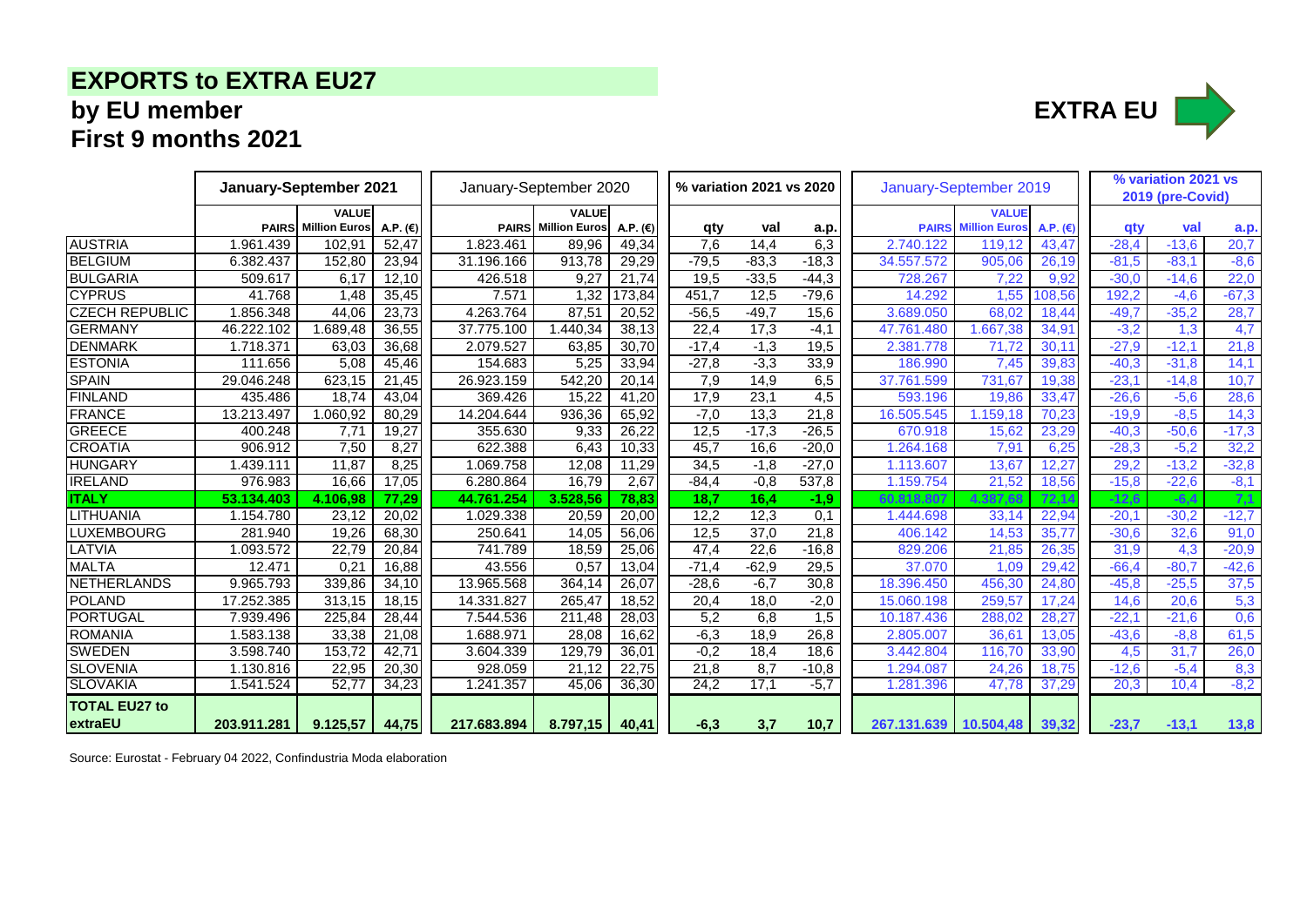# **IMPORTS from EXTRA EU27**

# **by EU member EXTRA EU First 9 months 2021**

|                        | January-September 2021    |                            |                   | January-September 2020    |                            |                   | % variation 2021 vs 2020 |         |         | January-September 2019 |                      | % variation 2021 vs<br>2019 (pre-Covid) |         |         |         |
|------------------------|---------------------------|----------------------------|-------------------|---------------------------|----------------------------|-------------------|--------------------------|---------|---------|------------------------|----------------------|-----------------------------------------|---------|---------|---------|
|                        |                           | VALUE                      |                   |                           | <b>VALUE</b>               |                   |                          |         |         |                        | <b>VALUE</b>         |                                         |         |         |         |
|                        |                           | <b>PAIRS</b> Million Euros | A.P. $(\epsilon)$ |                           | <b>PAIRS</b> Million Euros | A.P. $(\epsilon)$ | qty                      | val     | a.p.    | <b>PAIRS</b>           | <b>Million Euros</b> | A.P. $(E)$                              | qty     | val     | a.p.    |
| <b>AUSTRIA</b>         | 12.169.693                | 108,31                     | 8,90              | 15.100.504                | 139,25                     | 9,22              | $-19,4$                  | $-22.2$ | $-3,5$  | 17.322.630             | 156,55               | 9,04                                    | $-29,7$ | $-30,8$ | $-1,5$  |
| <b>BELGIUM</b>         | 159.210.003               | 1.923,78                   | 12,08             | 193.750.206               | 2.158,25                   | 11,14             | $-17,8$                  | $-10,9$ | 8,5     | 254.300.032            | 2.618,36             | 10,30                                   | $-37,4$ | $-26,5$ | 17,4    |
| <b>BULGARIA</b>        | 10.764.788                | 36,83                      | 3,42              | 10.753.854                | 36,65                      | 3,41              | 0,1                      | 0,5     | 0,4     | 20.786.980             | 39,82                | 1,92                                    | $-48,2$ | $-7,5$  | 78,6    |
| <b>CYPRUS</b>          | 899.947                   | 6,95                       | 7,72              | 1.193.164                 | 6,32                       | 5,30              | $-24,6$                  | 9,9     | 45,7    | 2.115.308              | 9,43                 | 4,46                                    | $-57,5$ | $-26,3$ | 73,2    |
| <b>CZECH REPUBLIC</b>  | 9.703.983                 | 89,36                      | 9,21              | 13.168.618                | 116,03                     | 8,81              | $-26,3$                  | $-23,0$ | 4,5     | 17.192.767             | 130.74               | 7,60                                    | $-43,6$ | $-31.7$ | 21,1    |
| <b>GERMANY</b>         | 278.494.294               | 2.645,36                   | 9,50              | 326.649.603               | 3.235,86                   | 9,91              | $-14,7$                  | $-18,2$ | $-4,1$  | 385.856.696            | 3.618,18             | 9,38                                    | $-27,8$ | $-26,9$ | 1,3     |
| <b>DENMARK</b>         | 12.936.583                | 150,29                     | 11,62             | 13.315.143                | 170,94                     | 12,84             | $-2,8$                   | $-12,1$ | $-9,5$  | 15.513.786             | 196,72               | 12,68                                   | $-16,6$ | $-23,6$ | $-8,4$  |
| <b>ESTONIA</b>         | 738.677                   | 4,95                       | 6,70              | 1.033.664                 | 6,26                       | 6,05              | $-28,5$                  | $-20,8$ | 10,8    | 1.885.027              | 8,65                 | 4,59                                    | $-60,8$ | $-42,8$ | 46,1    |
| <b>SPAIN</b>           | 139.833.107               | 949,61                     | 6,79              | 139.997.683               | 985,13                     | 7,04              | $-0,1$                   | $-3,6$  | $-3,5$  | 189.993.877            | .297,52              | 6,83                                    | $-26,4$ | $-26,8$ | $-0,6$  |
| <b>FINLAND</b>         | 4.513.468                 | 39,08                      | 8,66              | 5.404.531                 | 43,62                      | 8,07              | $-16,5$                  | $-10,4$ | 7,3     | 6.174.497              | 58,54                | 9,48                                    | $-26,9$ | $-33,2$ | $-8,7$  |
| <b>FRANCE</b>          | 192.128.651               | 1.692,24                   | 8,81              | 181.950.225               | 1.798,17                   | 9,88              | 5,6                      | $-5,9$  | $-10,9$ | 204.904.007            | 2.096,19             | 10.23                                   | $-6,2$  | $-19,3$ | $-13,9$ |
| <b>GREECE</b>          | 77.560.649                | 155,18                     | 2,00              | 66.255.084                | 175,30                     | 2,65              | 17,1                     | $-11,5$ | $-24,4$ | 103.551.241            | 232,27               | 2,24                                    | $-25,1$ | $-33,2$ | $-10,8$ |
| <b>CROATIA</b>         | 2.865.628                 | 13,34                      | 4,66              | 3.752.522                 | 16,26                      | 4,33              | $-23,6$                  | $-17,9$ | 7,5     | 4.790.138              | 21,50                | 4,49                                    | $-40,2$ | $-37,9$ | 3,8     |
| <b>HUNGARY</b>         | 19.187.798                | 66,97                      | 3,49              | 26.799.718                | 89.47                      | 3,34              | $-28,4$                  | $-25,1$ | 4,6     | 33.405.104             | 115.17               | 3,45                                    | $-42,6$ | $-41.8$ | 1,2     |
| <b>IRELAND</b>         | 10.676.181                | 197,37                     | 18,49             | 14.482.102                | 199.16                     | 13,75             | $-26.3$                  | $-0.9$  | 34,4    | 25.799.718             | 256.77               | 9,95                                    | $-58.6$ | $-23.1$ | 85,8    |
| <b>ITALY</b>           | 154.195.611               | 1.818,23                   | 11,79             | 151.215.754               | 1.713,05                   | 11,33             | 2,0                      | 6,1     | 4,1     | 182.647.393            | 1.957.35             | 10.72                                   | $-15.6$ | $-7.1$  | 10.0    |
| LITHUANIA              | 3.534.163                 | 20,23                      | 5,72              | 4.607.818                 | 21,98                      | 4,77              | $-23,3$                  | $-8,0$  | 19,9    | 5.124.103              | 26,16                | 5.11                                    | $-31,0$ | $-22.7$ | 12,1    |
| <b>LUXEMBOURG</b>      | 2.177.019                 | 52.43                      | 24,08             | 1.606.308                 | 39,01                      | 24,28             | 35,5                     | 34,4    | $-0,8$  | 1.018.036              | 25.45                | 25,00                                   | 113,8   | 106.0   | $-3,7$  |
| LATVIA                 | 887.801                   | 5,96                       | 6,72              | 1.039.055                 | 8.14                       | 7,83              | $-14,6$                  | $-26,7$ | $-14,3$ | 1.329.880              | 11.81                | 8.88                                    | $-33,2$ | $-49.5$ | $-24,4$ |
| <b>MALTA</b>           | 7.304.840                 | 5,27                       | 0.72              | 2.933.328                 | 7,22                       | 2,46              | 149.0                    | $-27,0$ | $-70.7$ | 7.965.354              | 13.50                | 1,69                                    | $-8,3$  | $-61.0$ | $-57,5$ |
| NETHERLANDS            | 125.325.739               | 1.385,61                   | 11,06             | 119.958.089               | .239,07                    | 10,33             | 4,5                      | 11,8    | 7,0     | 167.020.726            | .502, 30             | 8,99                                    | $-25,0$ | $-7,8$  | 22,9    |
| <b>POLAND</b>          | 88.547.317                | 487,36                     | 5,50              | 83.816.750                | 452.19                     | 5,40              | 5,6                      | 7,8     | 2,0     | 99.916.748             | 489.08               | 4,89                                    | $-11.4$ | $-0.4$  | 12,4    |
| PORTUGAL               | 10.402.205                | 58,13                      | 5,59              | 10.852.094                | 73.67                      | 6,79              | $-4.1$                   | $-21,1$ | $-17,7$ | 22.292.047             | 115.67               | 5,19                                    | $-53,3$ | $-49,7$ | 7,7     |
| <b>ROMANIA</b>         | 24.040.973                | 95,97                      | 3,99              | 23.573.787                | 110.75                     | 4,70              | 2,0                      | $-13.3$ | $-15,0$ | 33.770.132             | 139.49               | 4,13                                    | $-28.8$ | $-31.2$ | $-3,4$  |
| <b>SWEDEN</b>          | 19.808.294                | 235,28                     | 11,88             | 19.344.274                | 223,78                     | 11,57             | 2,4                      | 5,1     | 2,7     | 23.247.100             | 249,99               | 10.75                                   | $-14,8$ | $-5,9$  | 10,5    |
| <b>SLOVENIA</b>        | 15.000.482                | 87,75                      | 5,85              | 9.793.535                 | 76,85                      | 7,85              | 53,2                     | 14,2    | $-25,5$ | 11.616.868             | 86.81                | 7,47                                    | 29,1    | 1,1     | $-21,7$ |
| <b>SLOVAKIA</b>        | 11.288.186                | 90,24                      | 7,99              | 12.463.334                | 105,11                     | 8,43              | $-9,4$                   | $-14,2$ | $-5,2$  | 13.121.668             | 111,04               | 8.46                                    | $-14,0$ | $-18,7$ | $-5,5$  |
| <b>TOTAL EU27 from</b> |                           |                            |                   |                           |                            |                   |                          |         |         |                        |                      |                                         |         |         |         |
| extraEU                | 1.394.196.080   12.422.07 |                            | 8.91              | 1.454.810.747   13.247.51 |                            | 9,11              | $-4,2$                   | $-6,2$  | $-2,2$  | 1.852.661.863          | 15.585,07            | 8,41                                    | $-24.7$ | $-20,3$ | 5,9     |

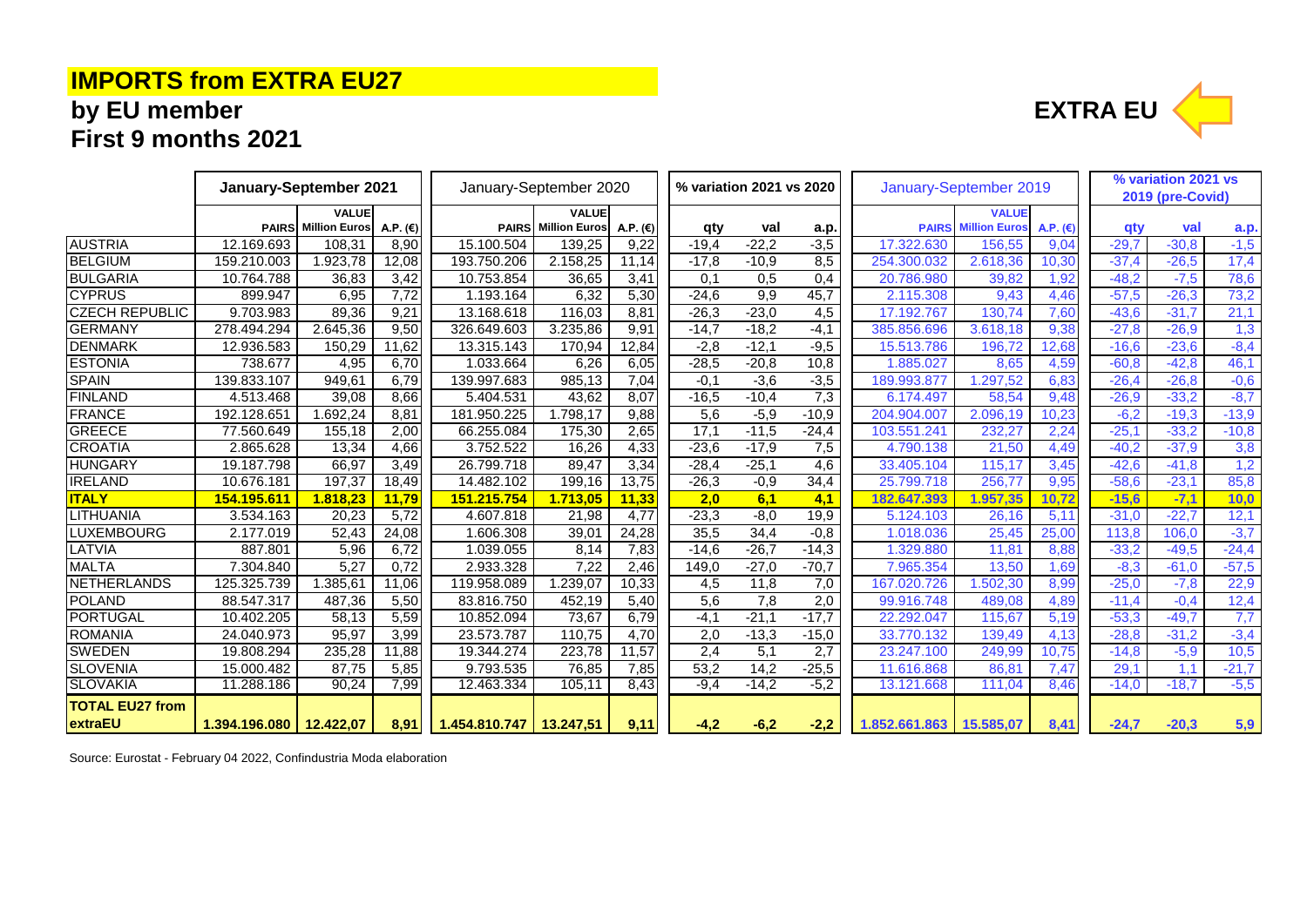#### **EU27 exports of footwear to Third Countries: breakdown by upper material FOOTWEAR**

## **Period: January - September**

|                                                        |              | <b>EXPORTS</b>      |       |         |                    |      |                    |         |             |  |
|--------------------------------------------------------|--------------|---------------------|-------|---------|--------------------|------|--------------------|---------|-------------|--|
|                                                        |              | First 9 months 2021 |       |         | % VAR 2021 vs 2020 |      | % VAR 2021 vs 2019 |         |             |  |
|                                                        | <b>PAIRS</b> | <b>EURO</b>         | A.P.  | Qty     | Val                | a.p. | Qty                | Val     | <b>a.p.</b> |  |
| $6401$ (= rubber/waterproof plastic-synthetic upper)   | 7.322.208    | 108.126.968         | 14,77 | 5,5     | 18,8               | 12,6 | $-7,8$             |         | 17,3        |  |
| 6402 (= rubber/NON-waterproof plastic-synthetic upper) | 61.957.963   | 1.390.624.499       | 22,44 | 2,7     | 18,2               | 15,1 |                    |         | 14,9        |  |
| $6403$ (= leather upper)                               | 76.629.064   | 5.312.061.853       | 69,32 | $-6,9$  | 4,0                | 11,7 | $-28.9$            | $-17,1$ | 16,6        |  |
| $6404$ (= textile upper)                               | 46.742.261   | 2.098.238.445       | 44,89 | $-19.9$ | $-6,4$             | 16,8 | $-32.9$            | $-14,1$ | 28,0        |  |
| $6405$ (= other footwear)                              | 11.259.785   | 216.514.099         | 19,23 | 14,9    | 19,1               | 3,6  | $-23,4$            | $-10,4$ | 17,0        |  |
| <b>TOTAL EXPORTS to THIRD COUNTRIES</b>                | 203.911.281  | 9.125.565.864       | 44,75 | $-6,3$  | 3,7                | 10,7 | $-23,7$            | $-13,1$ | 13,8        |  |

|                                                        | <b>EXPORTS</b>      |               |       |  |  |  |  |
|--------------------------------------------------------|---------------------|---------------|-------|--|--|--|--|
|                                                        | First 9 months 2020 |               |       |  |  |  |  |
|                                                        | <b>PAIRS</b>        | <b>EURO</b>   | A.P.  |  |  |  |  |
| $6401$ (= rubber/waterproof plastic-synthetic upper)   | 6.940.925           | 91.050.720    | 13,12 |  |  |  |  |
| 6402 (= rubber/NON-waterproof plastic-synthetic upper) | 60.314.173          | 1.176.568.746 | 19,51 |  |  |  |  |
| $6403$ (= leather upper)                               | 82.285.928          | 5.106.227.561 | 62,05 |  |  |  |  |
| $6404$ (= textile upper)                               | 58.344.875          | 2.241.450.386 | 38,42 |  |  |  |  |
| $6405$ (= other footwear)                              | 9.797.993           | 181.852.182   | 18,56 |  |  |  |  |
| <b>TOTAL EXPORTS to THIRD COUNTRIES</b>                | 217.683.894         | 8.797.149.595 | 40,41 |  |  |  |  |

|                                                        |                     | <b>EXPORTS</b>             |       |  |  |  |  |
|--------------------------------------------------------|---------------------|----------------------------|-------|--|--|--|--|
|                                                        | First 9 months 2019 |                            |       |  |  |  |  |
|                                                        | <b>PAIRS</b>        | <b>EURO</b>                | A.P.  |  |  |  |  |
| 6401 (= rubber/waterproof plastic-synthetic upper)     | 7.940.523           | 99.992.276                 | 12,59 |  |  |  |  |
| 6402 (= rubber/NON-waterproof plastic-synthetic upper) | 67.092.796          | 1.311.101.404              | 19,54 |  |  |  |  |
| $6403$ (= leather upper)                               | 107.763.149         | 6.409.361.011              | 59,48 |  |  |  |  |
| $6404$ (= textile upper)                               | 69.644.990          | 2.442.513.751              | 35,07 |  |  |  |  |
| $6405$ (= other footwear)                              | 14.690.181          | 241.514.974                | 16,44 |  |  |  |  |
| <b>TOTAL EXPORTS to THIRD COUNTRIES</b>                |                     | 267.131.639 10.504.483.416 | 39,32 |  |  |  |  |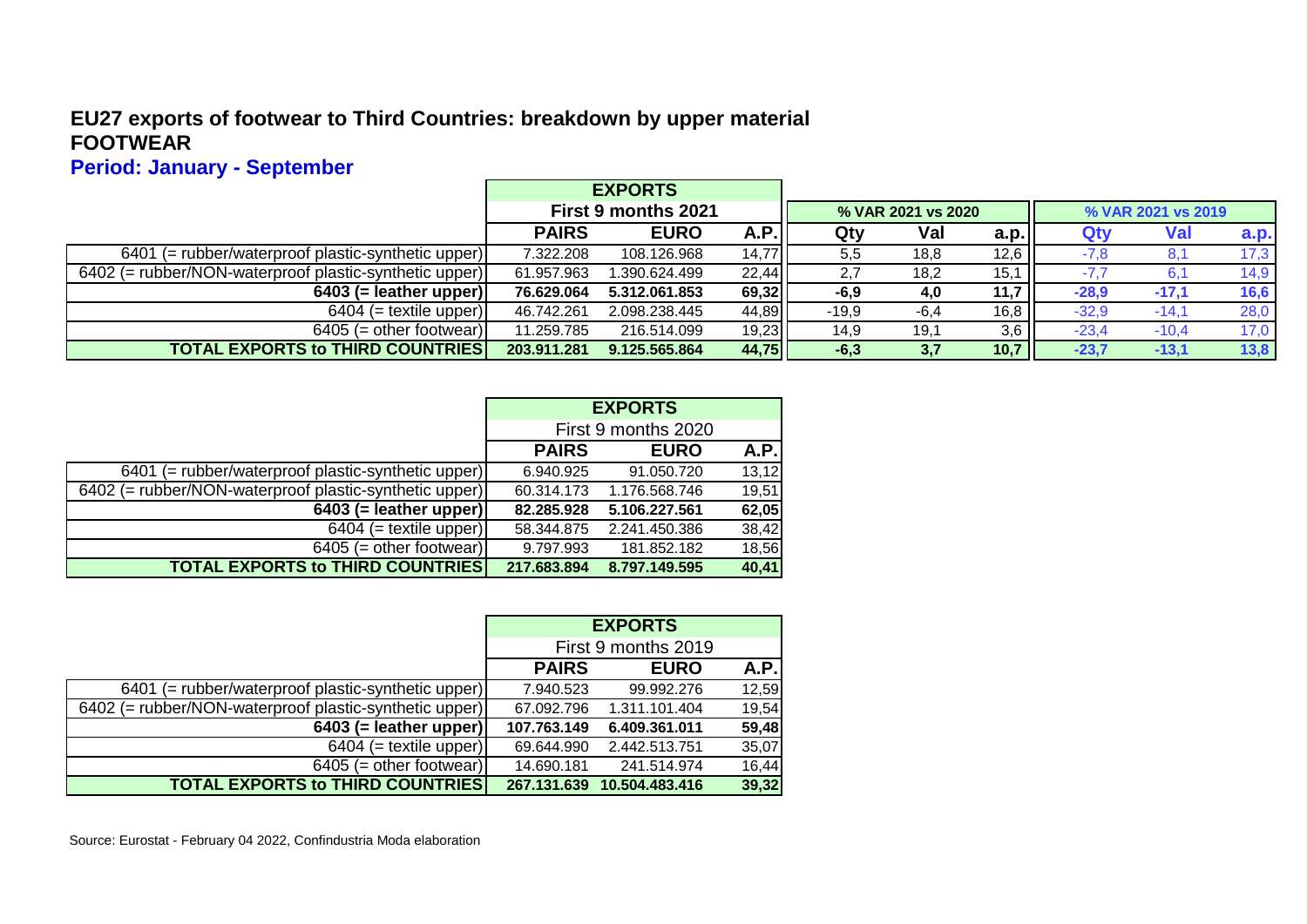#### **EU27 imports of footwear from Third Countries: breakdown by upper material FOOTWEAR**

## **Period: January - September**

|                                                                 |              | <b>IMPORTS</b>      |        |        |                    |         |                    |         |             |  |
|-----------------------------------------------------------------|--------------|---------------------|--------|--------|--------------------|---------|--------------------|---------|-------------|--|
|                                                                 |              | First 9 months 2021 |        |        | % VAR 2021 vs 2020 |         | % VAR 2021 vs 2019 |         |             |  |
|                                                                 | <b>PAIRS</b> | <b>EURO</b>         | A.P.   | Qty    | Val                | a.p.    | Qt۱                | Val     | <b>a.p.</b> |  |
| $6401$ (= rubber/waterproof plastic-synthetic upper)            | 25.753.638   | 160.867.874         | $6,25$ | 24,8   | 5,7                | $-15,3$ | 13,6               | $-16,5$ | $-26,5$     |  |
| 6402 (= rubber/NON-waterproof plastic-synthetic upper)          | 564.727.856  | 3.242.966.117       | 5,74   | $-2,4$ | $-1.4$             |         | $-22.2$            | $-16,3$ | 7,6         |  |
| $6403$ (= leather upper)                                        | 256.541.880  | 4.582.557.491       | 17,86  | $-9,4$ | $-9,4$             | 0,0     | $-22.8$            | $-23,2$ | $-0,5$      |  |
| $6404$ (= textile upper)                                        | 484.854.275  | 4.254.540.118       | 8,77   | $-4,4$ | $-6.9$             | $-2,6$  | $-27.8$            | $-19.5$ | 11,5        |  |
| $6405$ (= other footwear)                                       | 62.318.431   | 181.134.830         | 2,91   | $-4,0$ | $-1.7$             | 2,4     | $-37,3$            | $-30,2$ | 11,5        |  |
| TOTAL IMPORTS from THIRD COUNTRIES 1.394.196.080 12.422.066.430 |              |                     | 8,91   | $-4,2$ | $-6,2$             | $-2,2$  | $-24.7$            | $-20.3$ | 5,9         |  |

|                                                                 |                     | <b>IMPORTS</b> |       |
|-----------------------------------------------------------------|---------------------|----------------|-------|
|                                                                 | First 9 months 2020 |                |       |
|                                                                 | <b>PAIRS</b>        | <b>EURO</b>    | A.P.  |
| $6401$ (= rubber/waterproof plastic-synthetic upper)            | 20.641.684          | 152.213.416    | 7,37  |
| 6402 (= rubber/NON-waterproof plastic-synthetic upper)          | 578.867.838         | 3.287.819.403  | 5,68  |
| $6403$ (= leather upper)                                        | 283.120.922         | 5.055.435.758  | 17,86 |
| $6404$ (= textile upper)                                        | 507.274.498         | 4.567.804.482  | 9,00  |
| $6405$ (= other footwear)                                       | 64.905.805          | 184.232.512    | 2,84  |
| TOTAL IMPORTS from THIRD COUNTRIES 1.454.810.747 13.247.505.571 |                     |                | 9,11  |

|                                                        |                     | <b>IMPORTS</b>               |       |  |  |  |  |  |
|--------------------------------------------------------|---------------------|------------------------------|-------|--|--|--|--|--|
|                                                        | First 9 months 2019 |                              |       |  |  |  |  |  |
|                                                        | <b>PAIRS</b>        | <b>EURO</b>                  | A.P.  |  |  |  |  |  |
| 6401 (= rubber/waterproof plastic-synthetic upper)     | 22.673.679          | 192.734.334                  | 8,50  |  |  |  |  |  |
| 6402 (= rubber/NON-waterproof plastic-synthetic upper) | 726.248.901         | 3.876.321.465                | 5,34  |  |  |  |  |  |
| $6403$ (= leather upper)                               | 332.426.089         | 5.968.388.490                | 17,95 |  |  |  |  |  |
| $6404$ (= textile upper)                               | 671.847.885         | 5.288.262.280                | 7,87  |  |  |  |  |  |
| $6405$ (= other footwear)                              | 99.465.309          | 259.368.171                  | 2,61  |  |  |  |  |  |
| <b>TOTAL IMPORTS from THIRD COUNTRIES</b>              |                     | 1.852.661.863 15.585.074.740 | 8,41  |  |  |  |  |  |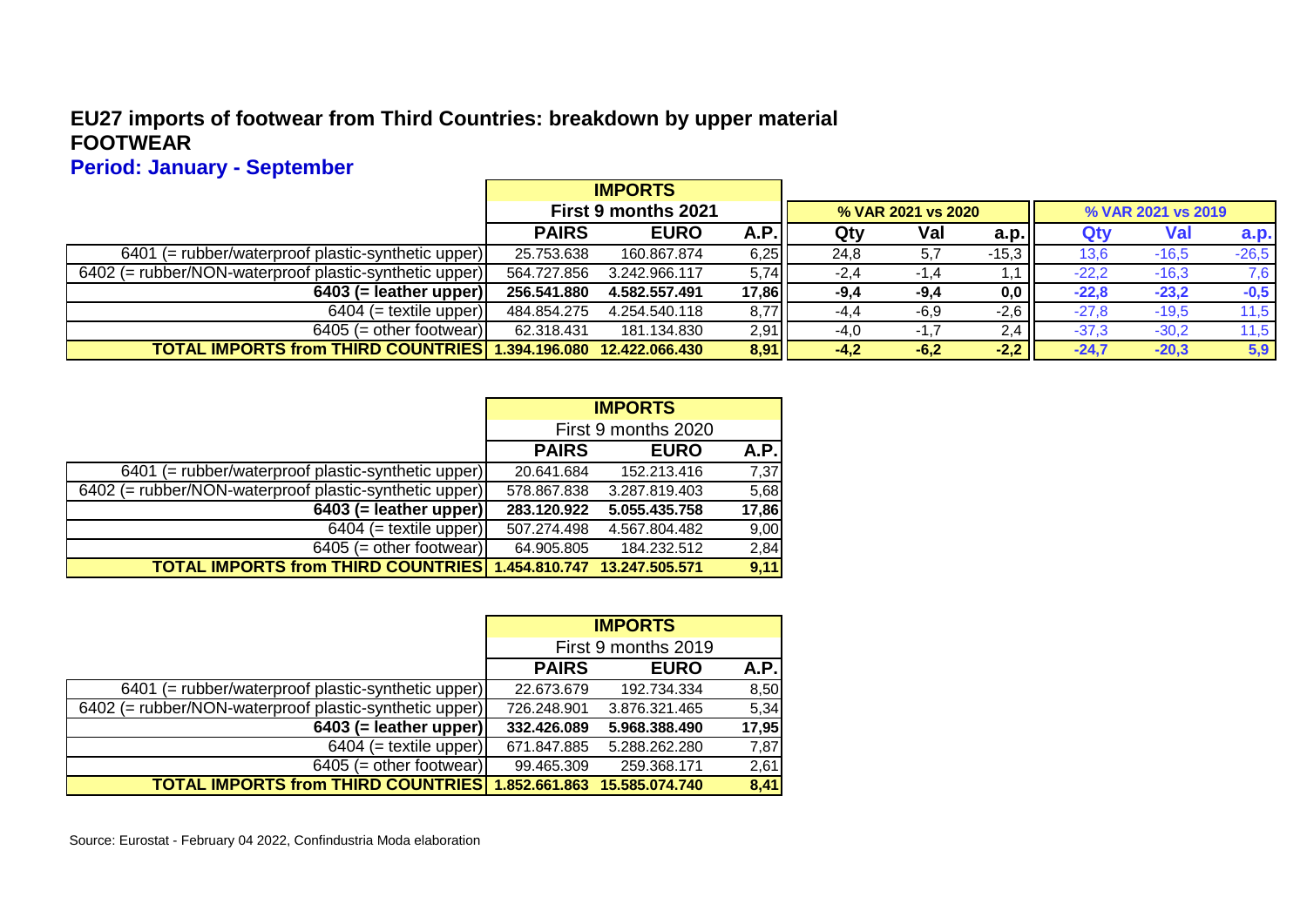#### **EU27 exports of footwear to Third Countries**

Flow: EU27 exports of footwear to Third Countries

Product: Finished footwear

Period: January-September

Years: 2021, 2020 and 2019

|                                        | <b>First 9 months 2021</b> |               |                |              | First 9 months 2020    |                |              | First 9 months 2019 |                |         | % variation 2021 vs 2020 |        |         | % variation 2021 vs 2019 |         |  |
|----------------------------------------|----------------------------|---------------|----------------|--------------|------------------------|----------------|--------------|---------------------|----------------|---------|--------------------------|--------|---------|--------------------------|---------|--|
| ā                                      | <b>PAIRS</b>               | <b>EURO</b>   | A.P.<br>(Euro) | <b>PAIRS</b> | <b>EURO</b>            | A.P.<br>(Euro) | <b>PAIRS</b> | <b>EURO</b>         | A.P.<br>(Euro) | Qty     | Val                      | A.P.   | $Q$ tv  | Val                      | A.P.    |  |
| <b>TOTAL EU27 EXPORTS</b>              |                            |               |                |              |                        |                |              |                     |                |         |                          |        |         |                          |         |  |
| <b>THIRD COUNTRIES</b><br>among which: | 203.911.281                | 9.125.565.864 | 44,75          | 217.683.894  | 8.797.149.595          | 40,41          | 267.131.639  | 10.504.483.416      | 39,32          | $-6,3$  | 3,7                      | 10,7   | $-23,7$ | $-13,1$                  | 13,8    |  |
| <b>SWITZERLAND</b>                     | 29.912.345                 | 2.229.588.319 | 74,54          | 27.499.834   | 2.024.186.867          | 73,61          | 31.425.346   | 2.172.933.887       | 69,15          | 8,8     | 10,1                     | 1,3    | $-4,8$  | 2,6                      | 7,8     |  |
| $2$ USA                                | 33.263.620                 | 1.592.986.150 | 47,89          | 22.197.565   | 1.071.299.487          | 48,26          | 25.039.784   | 1.416.247.318       | 56,56          | 49,9    | 48,7                     | $-0,8$ | 32,8    | 12,5                     | $-15,3$ |  |
| <b>3 UNITED KINGDOM</b>                | 39.832.695                 | 1.241.333.133 | 31,16          | 79.899.833   | 2.427.470.799          | 30,38          | 94.950.525   | 2.806.427.500       | 29,56          | $-50,1$ | $-48,9$                  | 2,6    | $-58,0$ | $-55.8$                  | 5,4     |  |
| 4 CHINA                                | 4.907.705                  | 582.346.828   | 118,66         | 4.228.511    | 362.772.742            | 85,79          | 4.711.772    | 408.322.633         | 86,66          | 16,1    | 60,5                     | 38,3   | 4,2     | 42,6                     | 36,9    |  |
| 5 RUSSIA                               | 13.300.664                 | 489.496.602   | 36,80          | 11.472.732   | 424.534.209            | 37,00          | 15.112.520   | 536.085.813         | 35,47          | 15,9    | 15,3                     | $-0,5$ | $-12,0$ | $-8,7$                   | 3,7     |  |
| <b>6 HONG KONG</b>                     | 2.139.082                  | 393.377.371   | 183,90         | 2.018.859    | 319.698.061            | 158,36         | 3.093.893    | 453.068.036         | 146,44         | 6,0     | 23,0                     | 16,1   | $-30.9$ | $-13,2$                  | 25,6    |  |
| <b>7 NORWAY</b>                        | 7.612.308                  | 314.913.489   | 41,37          | 7.075.086    | 260.200.108            | 36,78          | 7.938.351    | 290.708.220         | 36,62          | 7,6     | 21,0                     | 12,5   | $-4,1$  | 8,3                      | 13,0    |  |
| 8 SOUTH KOREA                          | 2.734.185                  | 274.120.693   | 100,26         | 2.538.182    | 271.940.255            | 107,14         | 3.339.327    | 259.275.899         | 77,64          | 7,7     | 0,8                      | $-6,4$ | $-18,1$ | 5,7                      | 29,1    |  |
| 9 JAPAN                                | 3.129.657                  | 208.920.349   | 66,76          | 3.376.639    | 211.917.665            | 62,76          | 4.540.306    | 270.990.156         | 59,69          | $-7,3$  | $-1,4$                   | 6,4    | $-31,1$ | $-22.9$                  | 11,8    |  |
| 10 CANADA                              | 4.351.163                  | 202.837.902   | 46,62          | 4.302.636    | 162.532.887            | 37,78          | 5.751.331    | 224.909.250         | 39,11          | 1,1     | 24,8                     | 23,4   | $-24.3$ | $-9,8$                   | 19,2    |  |
| 11 TURKEY                              | 9.297.562                  | 199.203.909   | 21,43          | 9.094.009    | 179.967.790            | 19,79          | 12.256.149   | 231.094.061         | 18,86          | 2,2     | 10,7                     | 8,3    | $-24,1$ | $-13.8$                  | 13,6    |  |
| 12 U.ARAB EMIRATES                     | 2.867.079                  | 167.174.997   | 58,31          | 2.156.141    | 119.377.817            | 55,37          | 2.692.486    | 161.406.477         | 59,95          | 33,0    | 40,0                     | 5,3    | 6,5     | 3,6                      | $-2,7$  |  |
| 13 UKRAINE                             | 4.860.046                  | 118.775.114   | 24,44          | 4.323.148    | 97.432.05              | 22,54          | 3.818.776    | 100.231.343         | 26,25          | 12,4    | 21,9                     | 8,4    | 27,3    | 18,5                     | $-6,9$  |  |
| 14 AUSTRALIA                           | 2.230.954                  | 104.377.507   | 46,79          | 1.933.186    | 75.153.034             | 38,88          | 2.248.245    | 103.627.409         | 46,09          | 15,4    | 38,9                     | 20,3   | $-0.8$  | 0,7                      | 1,5     |  |
| 15 MEXICO                              | 1.608.758                  | 85.737.729    | 53,29          | 1.373.438    | 73.138.263             | 53,25          | 2.022.996    | 112.728.049         | 55,72          | 17,1    | 17,2                     | 0,1    | $-20,5$ | $-23.9$                  | $-4,4$  |  |
| 16 SINGAPORE                           | 552.555                    | 85.032.430    | 153,89         | 590.533      | 74.123.29 <sup>-</sup> | 125,52         | 911.715      | 107.941.176         | 118,39         | $-6,4$  | 14,7                     | 22,6   | $-39,4$ | $-21,2$                  | 30,0    |  |
| 17 ISRAEL                              | 2.004.642                  | 66.058.620    | 32,95          | 1.632.756    | 46.930.829             | 28,74          | 1.787.963    | 50.701.197          | 28,36          | 22,8    | 40,8                     | 14,6   | 12,1    | 30,3                     | 16,2    |  |
| 18 SERBIA                              | 3.207.488                  | 57.258.676    | 17,85          | 2.344.500    | 44.225.002             | 18,86          | 2.361.486    | 45.114.195          | 19,10          | 36,8    | 29,5                     | $-5,4$ | 35,8    | 26,9                     | $-6,6$  |  |
| 19 MACAO                               | 155.286                    | 45.525.103    | 293,17         | 91.475       | 24.297.909             | 265,62         | 137.780      | 33.308.004          | 241,75         | 69,8    | 87,4                     | 10,4   | 12,7    | 36,7                     | 21,3    |  |
| 20 TAIWAN                              | 489.779                    | 38.858.036    | 79,34          | 452.682      | 31.813.978             | 70,28          | 567.976      | 38.485.205          | 67,76          | 8,2     | 22,1                     | 12,9   | $-13.8$ | 1,0                      | 17,1    |  |
|                                        |                            |               |                |              |                        |                |              |                     |                |         |                          |        |         |                          |         |  |
| <b>TOP 20</b>                          | 168.457.573                | 8.497.922.957 | 50,45          | 188.601.745  | 8.303.013.044          | 44,02          | 224.708.727  | 9.823.605.828       | 43,72          | $-10,7$ | 2,3                      | 14,6   | $-25,0$ | $-13,5$                  | 15,4    |  |
| <b>OTHERS</b>                          | 35.453.708                 | 627.642.907   | 17,70          | 29.082.149   | 494.136.551            | 16,99          | 42.422.912   | 680.877.588         | 16,05          | 21,9    | 27,0                     | 4,2    | $-16.4$ | $-7.8$                   | 10,3    |  |
| 25 KAZAKHSTAN                          | 652.834                    | 25.092.699    | 38,44          | 548.411      | 20.707.603             | 37,76          | 726.464      | 27.673.613          | 38,09          | 19,0    | 21,2                     | 1,8    | $-10,1$ | $-9.3$                   | 0,9     |  |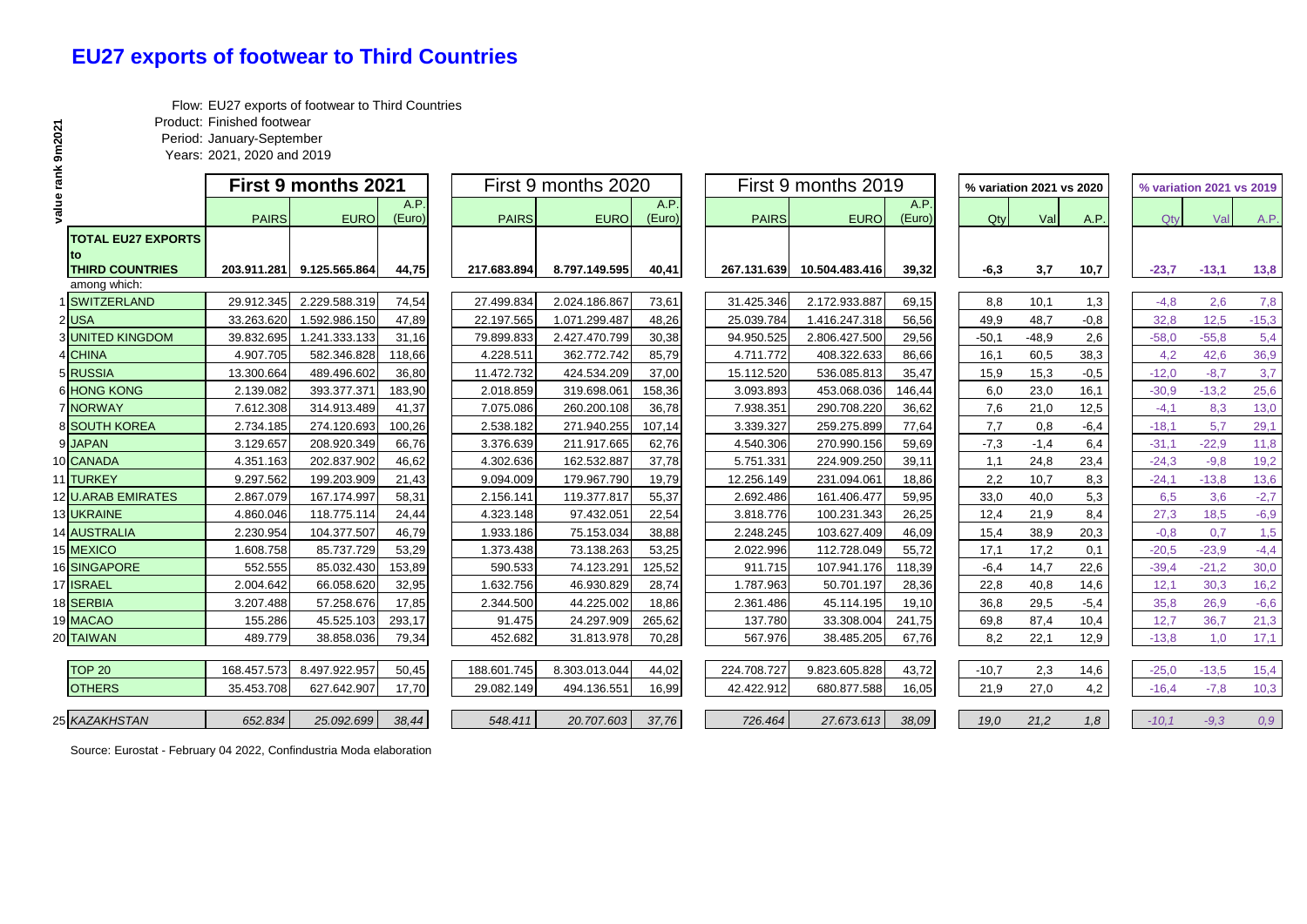## **EU27 imports of footwear from Third Countries**

Flow: EU27 imports of footwear from Third Countries

Product: Finished footwear

Period: January-September

Years: 2021, 2020 and 2019

|           |                                                             |              | <b>First 9 months 2021</b>   |                |               | First 9 months 2020 |                |               | First 9 months 2019 |                |         | % variation 2021 vs 2020 |         | % variation 2021 vs 2019 |         |         |  |
|-----------|-------------------------------------------------------------|--------------|------------------------------|----------------|---------------|---------------------|----------------|---------------|---------------------|----------------|---------|--------------------------|---------|--------------------------|---------|---------|--|
| value ran |                                                             | <b>PAIRS</b> | <b>EURO</b>                  | A.P.<br>(Euro) | <b>PAIRS</b>  | <b>EURO</b>         | A.P.<br>(Euro) | <b>PAIRS</b>  | <b>EURO</b>         | A.P.<br>(Euro) | Qty     | Val                      | A.P.    | Qtv                      | Val     | A.P.    |  |
|           | <b>TOTAL EU27 IMPORTS</b><br>from THIRD<br><b>COUNTRIES</b> |              | 1.394.196.080 12.422.066.430 | 8,91           | 1.454.810.747 | 13.247.505.571      | 9,11           | 1.852.661.863 | 15.585.074.740      | 8,41           | $-4,2$  | $-6,2$                   | $-2,2$  | $-24,7$                  | $-20,3$ | 5,9     |  |
|           | among which:                                                |              |                              |                |               |                     |                |               |                     |                |         |                          |         |                          |         |         |  |
|           | 1 CHINA                                                     | 877.663.912  | 5.090.877.078                | 5,80           | 909.268.537   | 4.989.171.741       | 5,49           | 1.213.597.785 | 6.199.887.478       | 5,11           | $-3,5$  | 2,0                      | 5,7     | $-27,7$                  | $-17,9$ | 13,5    |  |
|           | 2 VIETNAM                                                   | 203.338.71   | 2.939.111.177                | 14,45          | 193.210.908   | 2.723.141.504       | 14,09          | 227.983.787   | 3.080.132.298       | 13,51          | 5,2     | 7,9                      | 2,6     | $-10,8$                  | $-4,6$  | 7,0     |  |
|           | 3 INDONESIA                                                 | 69.532.402   | 931.226.981                  | 13,39          | 72.732.929    | 1.008.799.905       | 13,87          | 75.703.547    | 1.022.374.514       | 13,50          | $-4,4$  | $-7,7$                   | $-3,4$  | $-8,2$                   | $-8,9$  | $-0,8$  |  |
|           | 4 INDIA                                                     | 40.514.569   | 549.870.985                  | 13,57          | 40.001.381    | 551.200.010         | 13,78          | 53.926.802    | 739.491.713         | 13,71          | 1,3     | $-0,2$                   | $-1,5$  | $-24.9$                  | $-25,6$ | $-1,0$  |  |
|           | 5 SWITZERLAND                                               | 2.794.864    | 454.043.496                  | 162,46         | 3.678.796     | 563.296.268         | 153,12         | 3.809.476     | 609.407.581         | 159,97         | $-24,0$ | $-19,4$                  | 6,1     | $-26,6$                  | $-25,5$ | 1,6     |  |
|           | 6 CAMBODIA                                                  | 27.562.399   | 339.637.200                  | 12,32          | 36.794.112    | 476.944.592         | 12,96          | 41.142.967    | 507.231.810         | 12,33          | $-25,1$ | $-28,8$                  | $-4,9$  | $-33.0$                  | $-33.0$ | $-0,0$  |  |
|           | 7 BANGLADESH                                                | 33.657.033   | 252.731.157                  | 7,51           | 34.576.050    | 269.854.192         | 7,80           | 37.895.094    | 316.379.161         | 8,35           | $-2,7$  | $-6,3$                   | $-3,8$  | $-11,2$                  | $-20,1$ | $-10,1$ |  |
|           | 8 UNITED KINGDOM                                            | 4.903.871    | 236.042.110                  | 48,13          | 41.856.065    | 1.107.824.393       | 26,47          | 50.906.735    | 1.290.153.093       | 25,34          | $-88,3$ | $-78,7$                  | 81,9    | $-90,4$                  | $-81,7$ | 89,9    |  |
|           | 9 TURKEY                                                    | 33.155.109   | 226.610.436                  | 6,83           | 25.542.571    | 195.286.185         | 7,65           | 31.212.586    | 210.103.328         | 6,73           | 29,8    | 16,0                     | $-10,6$ | 6,2                      | 7,9     | 1,5     |  |
|           | 10 TUNISIA                                                  | 12.542.155   | 218.881.750                  | 17,45          | 12.497.100    | 208.331.647         | 16,67          | 15.502.066    | 261.855.314         | 16,89          | 0,4     | 5,1                      | 4,7     | $-19,1$                  | $-16,4$ | 3,3     |  |
|           | 11 BOSNIA AND HERZ.                                         | 13.570.315   | 149.825.656                  | 11,04          | 11.077.839    | 143.221.952         | 12,93          | 13.955.925    | 181.236.984         | 12,99          | 22,5    | 4,6                      | $-14,6$ | $-2,8$                   | $-17,3$ | $-15,0$ |  |
|           | 12 ALBANIA                                                  | 10.228.121   | 130.880.641                  | 12,80          | 10.491.739    | 139.967.182         | 13,34          | 14.175.365    | 187.306.639         | 13,21          | $-2,5$  | $-6,5$                   | $-4,1$  | $-27.8$                  | $-30,1$ | $-3,2$  |  |
|           | 13 MOROCCO                                                  | 7.023.562    | 128.246.823                  | 18,26          | 7.256.887     | 130.936.173         | 18,04          | 8.909.648     | 167.174.756         | 18,76          | $-3,2$  | $-2,1$                   | 1,2     | $-21,2$                  | $-23.3$ | $-2,7$  |  |
|           | 14 MYANMAR (BURMA)                                          | 13.328.852   | 123.900.336                  | 9,30           | 15.167.176    | 147.206.390         | 9,71           | 12.765.713    | 128.673.030         | 10,08          | $-12,1$ | $-15.8$                  | $-4,2$  | 4,4                      | $-3,7$  | $-7,8$  |  |
|           | 15 SERBIA                                                   | 4.622.143    | 86.643.049                   | 18,75          | 3.942.154     | 77.243.892          | 19,59          | 4.611.394     | 85.042.540          | 18,44          | 17,2    | 12,2                     | $-4,3$  | 0,2                      | 1,9     | 1,6     |  |
|           | 16 BRAZIL                                                   | 11.965.438   | 80.173.495                   | 6,70           | 13.973.584    | 87.447.699          | 6,26           | 15.437.151    | 102.273.866         | 6,63           | $-14,4$ | $-8,3$                   | 7,1     | $-22.5$                  | $-21,6$ | 1,1     |  |
|           | 17 THAILAND                                                 | 4.173.101    | 78.953.721                   | 18,92          | 4.419.137     | 75.097.780          | 16,99          | 5.583.155     | 87.292.563          | 15,63          | $-5,6$  | 5,1                      | 11,3    | $-25,3$                  | $-9,6$  | 21,0    |  |
| 18 USA    |                                                             | 825.435      | 63.708.386                   | 77,18          | 791.563       | 45.757.702          | 57,81          | 1.095.119     | 64.389.590          | 58,80          | 4,3     | 39,2                     | 33,5    | $-24,6$                  | $-1,1$  | 31,3    |  |
|           | 19 PAKISTAN                                                 | 3.443.824    | 51.001.822                   | 14,81          | 3.641.039     | 50.832.370          | 13,96          | 4.416.082     | 58.221.370          | 13,18          | $-5,4$  | 0,3                      | 6,1     | $-22,0$                  | $-12,4$ | 12,3    |  |
|           | 20 HONG KONG                                                | 1.500.892    | 35.580.857                   | 23,71          | 1.535.317     | 40.962.768          | 26,68          | 4.022.006     | 35.112.453          | 8,73           | $-2,2$  | $-13,1$                  | $-11,1$ | $-62,7$                  | 1,3     | 171,5   |  |
|           | <b>TOP 20</b>                                               |              | 1.376.346.714 12.167.947.156 | 8,84           | 1.442.454.884 | 13.032.524.345      | 9,03           | 1.836.652.403 | 15.333.740.081      | 8,35           | $-4,6$  | $-6,6$                   | $-2,1$  | $-25.1$                  | $-20,6$ | 5,9     |  |
|           | <b>OTHERS</b>                                               | 17.849.366   | 254.119.274                  | 14,24          | 12.355.863    | 214.981.226         | 17,40          | 16.009.460    | 251.334.659         | 15,70          | 44,5    | 18,2                     | $-18,2$ | 11,5                     | 1,1     | $-9,3$  |  |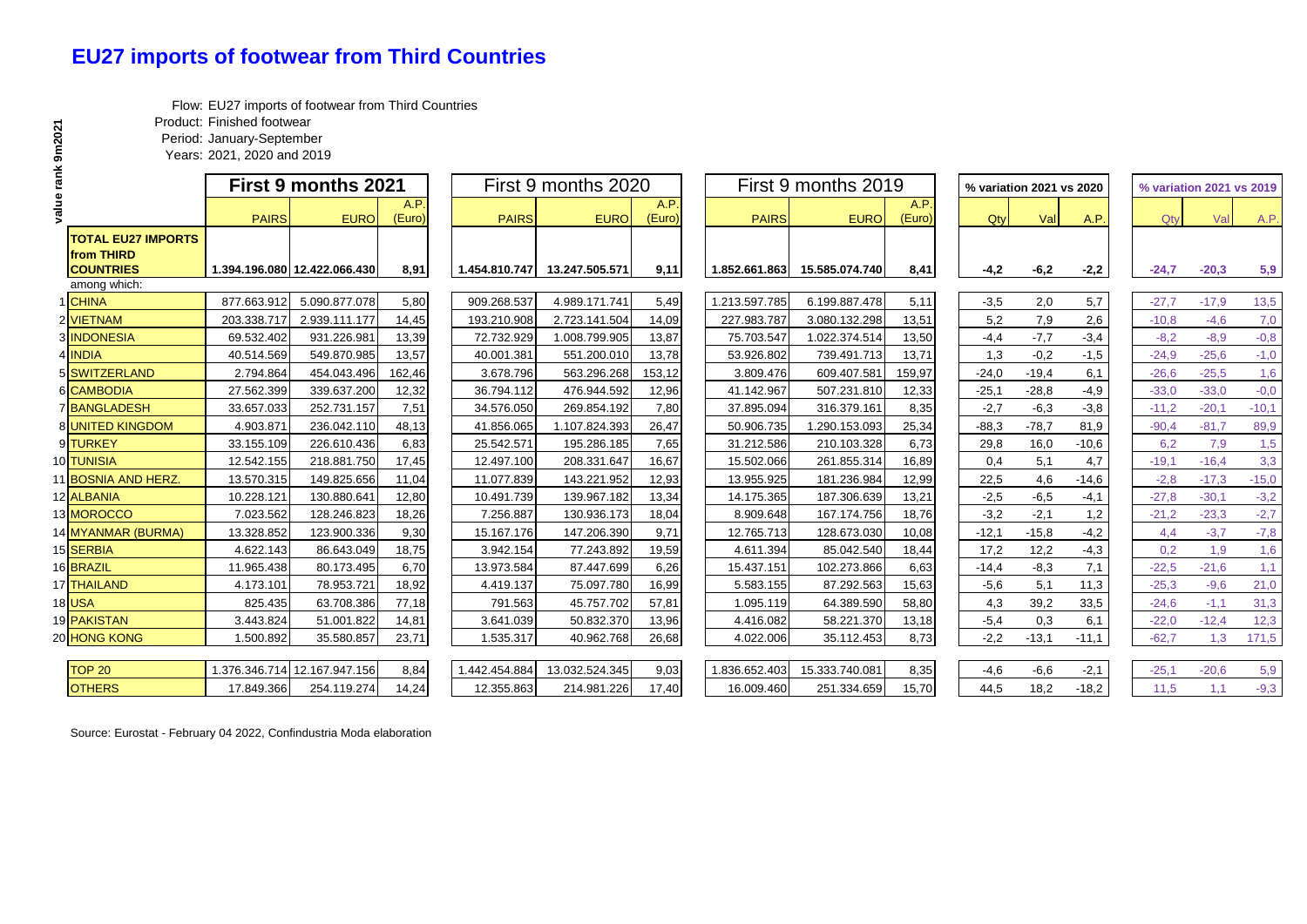#### **EU27 imports of footwear from China: breakdown by upper material FOOTWEAR**

**Period: January - September**

|                                                        |                     | <b>IMPORTS</b> |        |        |                    |         |         |                    |         |
|--------------------------------------------------------|---------------------|----------------|--------|--------|--------------------|---------|---------|--------------------|---------|
|                                                        | First 9 months 2021 |                |        |        | % VAR 2021 vs 2020 |         |         | % VAR 2021 vs 2019 |         |
|                                                        | <b>PAIRS</b>        | <b>EURO</b>    | A.P.   | Qty    | Val                | a.p.    | Qtv     | <b>Val</b>         | a.p.    |
| 6401 (= rubber/waterproof plastic-synthetic upper)     | 17.509.859          | 114.853.852    | 6,5611 | 20,1   | 0,5                | $-16,3$ | 11.5    | $-16,8$            | $-25,4$ |
| 6402 (= rubber/NON-waterproof plastic-synthetic upper) | 410.312.919         | 1.894.576.057  | $4,62$ | -4,6   | 1,9                | 6,9     | $-26,4$ | $-18.2$            | 11,2    |
| $6403$ (= leather upper)                               | 81.122.944          | 1.193.942.136  | 14,72  | 0,9    | 8,1                | 7,1     | $-15,2$ | $-11,2$            | 4,7     |
| $6404$ (= textile upper)                               | 315.228.651         | 1.768.159.553  | 5,61   | $-3,9$ | $-2,4$             | d, I    | $-30.8$ | $-21,4$            | 13,5    |
| $6405$ (= other footwear)                              | 53.489.539          | 119.345.480    | 2,23   | $-4,8$ | 19,3               | 25,3    | $-39.9$ | $-21,2$            | 31,2    |
| <b>TOTAL IMPORTS from CHINA</b>                        | 877.663.912         | 5.090.877.078  | 5,80   | $-3,5$ | 2,0                | 5,7     | $-27,7$ | $-17,9$            | 13,5    |

|                                                        | <b>IMPORTS</b>      |               |       |  |
|--------------------------------------------------------|---------------------|---------------|-------|--|
|                                                        | First 9 months 2020 |               |       |  |
|                                                        | <b>PAIRS</b>        | <b>EURO</b>   | A.P.  |  |
| $6401$ (= rubber/waterproof plastic-synthetic upper)   | 14.579.697          | 114.286.414   | 7,84  |  |
| 6402 (= rubber/NON-waterproof plastic-synthetic upper) | 430.241.132         | 1.858.687.397 | 4,32  |  |
| $6403$ (= leather upper)                               | 80.413.429          | 1.104.537.151 | 13,74 |  |
| $6404$ (= textile upper)                               | 327.857.390         | 1.811.597.509 | 5,53  |  |
| $6405$ (= other footwear)                              | 56.176.889          | 100.063.270   | 1,78  |  |
| <b>TOTAL IMPORTS from CHINA</b>                        | 909.268.537         | 4.989.171.741 | 5,49  |  |



|                                                        | <b>IMPORTS</b>      |               |       |  |
|--------------------------------------------------------|---------------------|---------------|-------|--|
|                                                        | First 9 months 2019 |               |       |  |
|                                                        | <b>PAIRS</b>        | <b>EURO</b>   | A.P.I |  |
| 6401 (= rubber/waterproof plastic-synthetic upper)     | 15.701.201          | 138.082.862   | 8,79  |  |
| 6402 (= rubber/NON-waterproof plastic-synthetic upper) | 557.863.663         | 2.316.231.085 | 4,15  |  |
| $6403$ (= leather upper)                               | 95.618.471          | 1.343.803.422 | 14,05 |  |
| $6404$ (= textile upper)                               | 455.383.975         | 2.250.344.251 | 4,94  |  |
| $6405$ (= other footwear)                              | 89.030.475          | 151.425.858   | 1,70  |  |
| <b>TOTAL IMPORTS from CHINA 1.213.597.785</b>          |                     | 6.199.887.478 | 5,11  |  |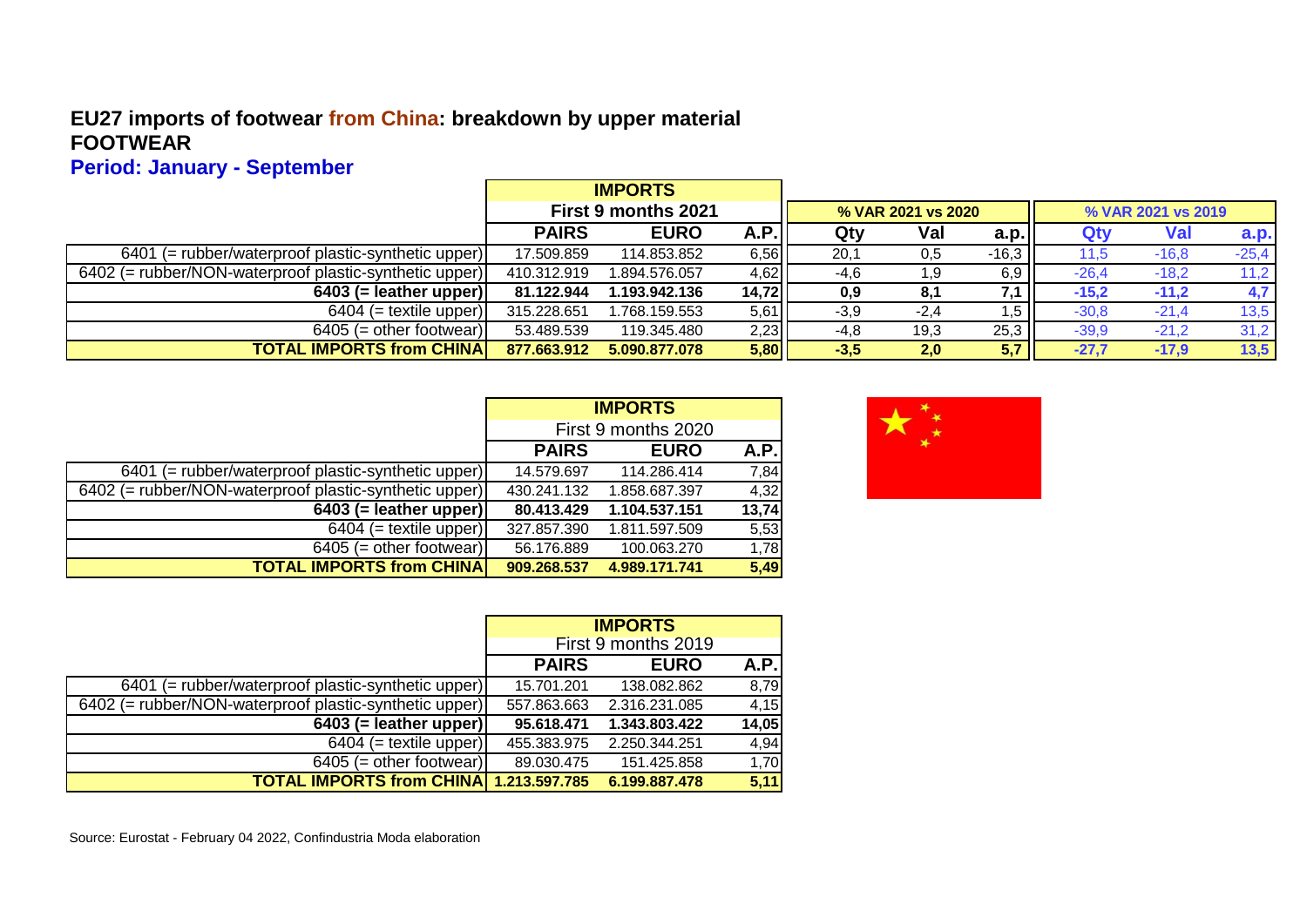#### **EU27 imports of footwear from Vietnam: breakdown by upper material FOOTWEAR**

**Period: January - September**

|                                                        |                            | <b>IMPORTS</b> |       |         |                    |      |         |                    |        |
|--------------------------------------------------------|----------------------------|----------------|-------|---------|--------------------|------|---------|--------------------|--------|
|                                                        | <b>First 9 months 2021</b> |                |       |         | % VAR 2021 vs 2020 |      |         | % VAR 2021 vs 2019 |        |
|                                                        | <b>PAIRS</b>               | <b>EURO</b>    | A.P.  | Qty     | Val                | a.p. | Qtv     | <b>Val</b>         | a.p.   |
| $6401$ (= rubber/waterproof plastic-synthetic upper)   | 461.183                    | 3.211.538      | 6,96  | 50,2    | 56,3               | 4,0  | 101,9   | 96,3               | $-2,8$ |
| 6402 (= rubber/NON-waterproof plastic-synthetic upper) | 60.769.026                 | 545.613.417    | 8,98  | 10,6    | 10.8               | 0,1  | $-2,6$  | $-7,3$             | $-4,8$ |
| $6403$ (= leather upper)                               | 50.714.086                 | 892.579.798    | 17,60 | $-3,4$  | -0,1               | 3,4  | $-14,0$ | $-8,4$             | 6,5    |
| $6404$ (= textile upper)                               | 90.499.446                 | 1.487.045.702  | 16,43 | 8,7     | 12.7               | 3,7  | $-13,4$ | $-0.7$             | 14,6   |
| $6405$ (= other footwear)                              | 894.976                    | 10.660.722     | 11,91 | $-59,9$ | $-31.3$            | 71,3 | $-53.0$ | $-39,0$            | 29,7   |
| <b>TOTAL IMPORTS from VIETNAM</b>                      | 203.338.717                | 2.939.111.177  | 14,45 | 5,2     | 7.9                | 2,6  | $-10,8$ | $-4,6$             | 7,0    |

|                                                        | <b>IMPORTS</b>      |               |       |
|--------------------------------------------------------|---------------------|---------------|-------|
|                                                        | First 9 months 2020 |               |       |
|                                                        | <b>PAIRS</b>        | <b>EURO</b>   | A.P.  |
| 6401 (= rubber/waterproof plastic-synthetic upper)     | 306.993             | 2.054.679     | 6,69  |
| 6402 (= rubber/NON-waterproof plastic-synthetic upper) | 54.921.821          | 492.516.075   | 8,97  |
| $6403$ (= leather upper)                               | 52.496.998          | 893.882.290   | 17,03 |
| $6404$ (= textile upper)                               | 83.254.304          | 1.319.177.114 | 15,85 |
| $6405$ (= other footwear)                              | 2.230.792           | 15.511.346    | 6,95  |
| <b>TOTAL IMPORTS from VIETNAM</b>                      | 193.210.908         | 2.723.141.504 | 14,09 |

|                                                        | <b>IMPORTS</b>      |               |       |
|--------------------------------------------------------|---------------------|---------------|-------|
|                                                        | First 9 months 2019 |               |       |
|                                                        | <b>PAIRS</b>        | <b>EURO</b>   | A.P.  |
| 6401 (= rubber/waterproof plastic-synthetic upper)     | 228.474             | 1.636.134     | 7,16  |
| 6402 (= rubber/NON-waterproof plastic-synthetic upper) | 62.389.252          | 588.425.218   | 9,43  |
| $6403$ (= leather upper)                               | 58.949.198          | 974.579.376   | 16,53 |
| $6404$ (= textile upper)                               | 104.513.956         | 1.498.015.214 | 14,33 |
| $6405$ (= other footwear)                              | 1.902.907           | 17.476.356    | 9,18  |
| <b>TOTAL IMPORTS from VIETNAM</b>                      | 227.983.787         | 3.080.132.298 | 13,51 |